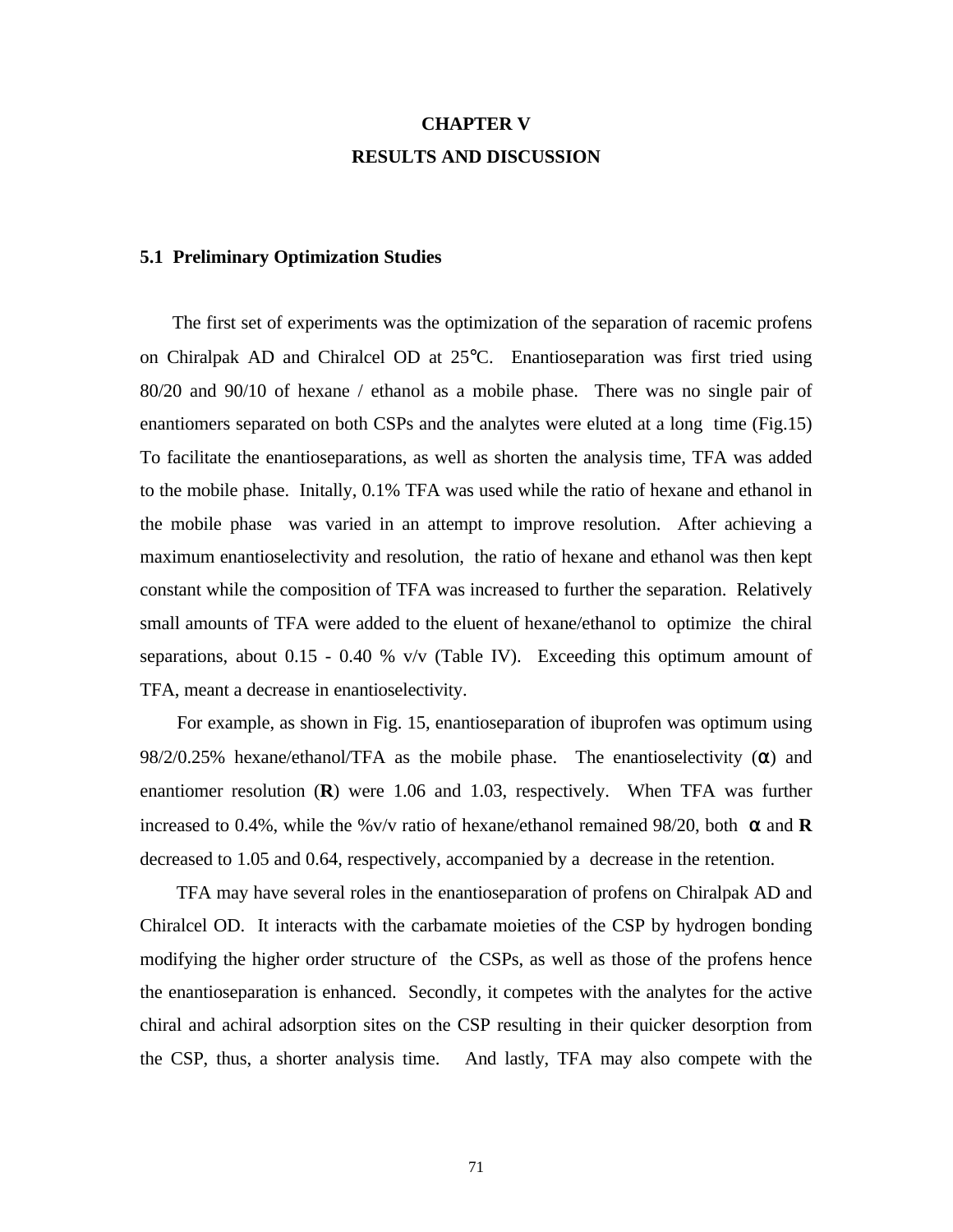

Fig. 15. Chromatograms showing the enantioseparation of racemic ibuprofen on Chiralpak AD: temperature,  $25^{\circ}$ C; flow rate, 1.0 mL/min; UV detection, 260 nm; mobile phase, hexane/ethanol/TFA: (a) 98/2/0.00, (b) 98/2/0.15, (c) 98/2/0.25, and (d) 98/2/0.40. Each enantioselectivity  $(\alpha)$  value is the mean of three replicate injections.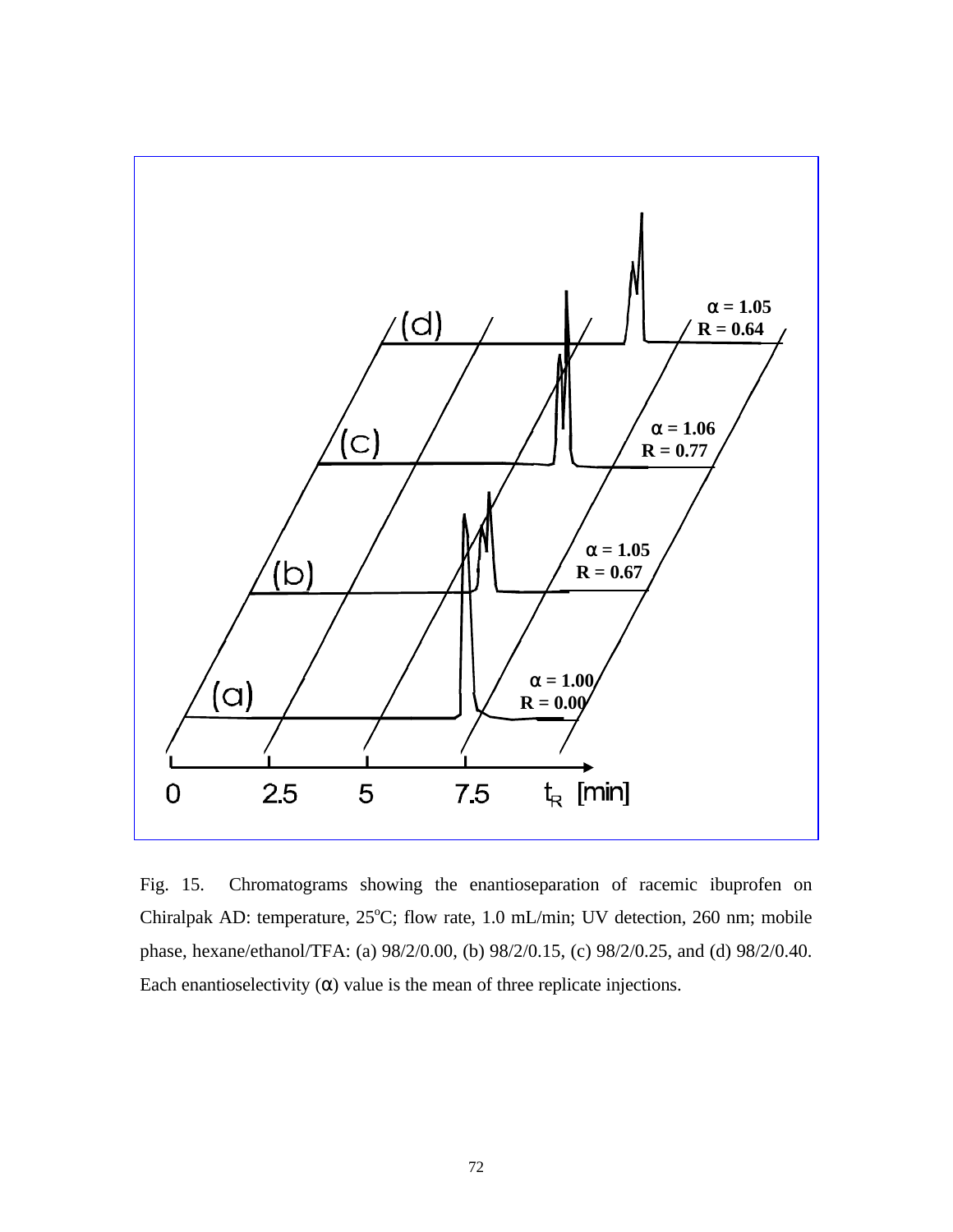| Racemates    | <b>Mobile Phase</b> | k <sub>2</sub>                 | Enantio-                       | Resolution                     |  |
|--------------|---------------------|--------------------------------|--------------------------------|--------------------------------|--|
|              | Hexane*/EtOH/       |                                | selectivity                    |                                |  |
|              | <b>TFA</b>          |                                | $\alpha$                       | $\bf{R}$                       |  |
| Chiralpak AD |                     |                                |                                |                                |  |
| Carprofen    | 80/20/0.15          | $2.25 \pm 2.00 \times 10^{-3}$ | $1.06 \pm 2.00 \times 10^{-3}$ | $0.65 \pm 1.00 \times 10^{-2}$ |  |
| Fenoprofen   | 80/20/0.15          | $1.68 \pm 2.00 \times 10^{-3}$ | $1.17 \pm 5.00 \times 10^{-3}$ | $1.83 \pm 2.00 \times 10^{-2}$ |  |
| Ibuprofen    | 98/2/0.25           | $1.31 \pm 2.00 \times 10^{-3}$ | $1.06 \pm 5.00 \times 10^{-3}$ | $1.03 \pm 7.00 \times 10^{-3}$ |  |
| Ketoprofen   | 80/20/0.15          | $1.30 \pm 1.00 \times 10^{-3}$ | $1.28 \pm 2.00 \times 10^{-3}$ | $2.37 \pm 2.00 \times 10^{-2}$ |  |
| Naproxen     | 95/5/0.15           | $4.02 \pm 8.00 \times 10^{-3}$ | $1.12 \pm 4.00 \times 10^{-3}$ | $1.69 \pm 4.00 \times 10^{-2}$ |  |
| Chiralcel OD |                     |                                |                                |                                |  |
| Carprofen    | 90/10/0.15          | $1.88 \pm 4.00 \times 10^{-3}$ | $1.17 \pm 4.00 \times 10^{-3}$ | $1.32 \pm 8.00 \times 10^{-3}$ |  |
| Fenoprofen   | 98/2/0.15           | $2.89 \pm 5.00 \times 10^{-3}$ | $1.12 \pm 2.00 \times 10^{-3}$ | $1.23 \pm 2.00 \times 10^{-3}$ |  |
| Ibuprofen    | 99/1/0.15           | $1.68 \pm 2.00 \times 10^{-3}$ | $1.21 \pm 2.00 \times 10^{-3}$ | $1.70 \pm 5.00 \times 10^{-2}$ |  |
| Ketoprofen   | 98/2/0.40           | $5.07 \pm 3.00 \times 10^{-3}$ | $1.07 \pm 3.00 \times 10^{-3}$ | $0.83 \pm 1.00 \times 10^{-2}$ |  |
| Naproxen     | 95/5/0.15           | $1.65 \pm 2.00 \times 10^{-3}$ | $1.17 \pm 2.00 \times 10^{-3}$ | $1.31 \pm 2.00 \times 10^{-2}$ |  |

**Table IV. Measured chromatographic parameters for the chiral separations of racemic profens on Chiralpak AD and Chiralcel OD.**

Average of six runs,  $25^{\circ}$ C, flow rate 1.0 ml/min.

\* Hexane used for the mobile phase came from a different lot as that used for the analysis of ibuprofen in Fig. 15.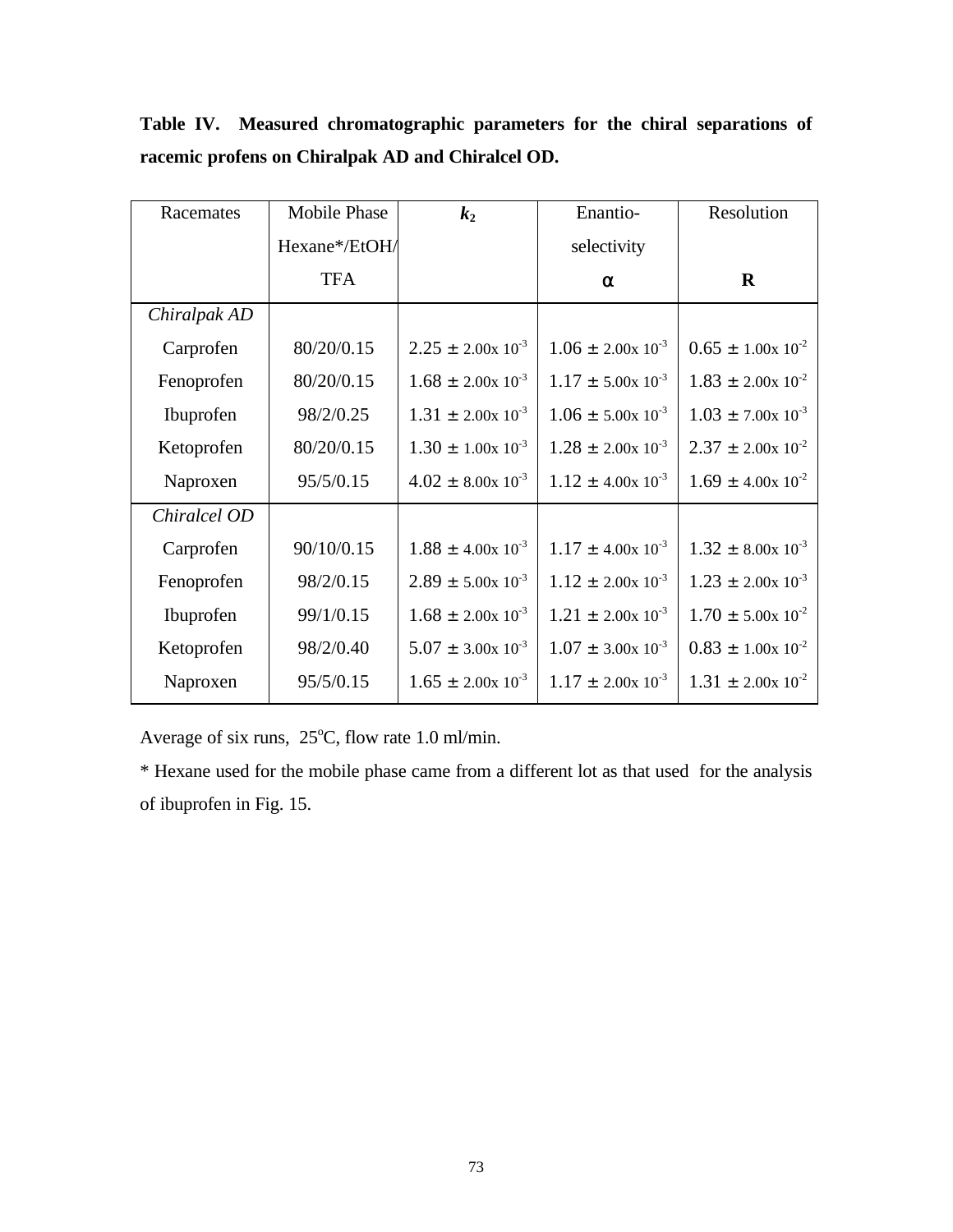analytes for the unwanted achiral interaction with the accessible free silanol groups of the silica support, thus minimizing this adsorption effect and the resultant peak tailing. In the case of the decrease in the retention, enantioselectivity, and resolution of racemic ibuprofen when TFA concentration was further increased, this may be due to the increase in the polarity of the mobile phase, which in turn increases the solubility of the analyte in the eluent. In addition, the modification of the higher order structure of the CSP, as well as the analyte, may also contribute to this phenomenon. Further discussion of the role of TFA and other acidic modifiers in the enantioseparation of profens on Chiralpak AD and OD is given in Section 5.3.

 As shown in Table IV, Fig. 16 and 17, optimized chiral separations of profens on Chiralpak AD and Chiralcel OD using hexane/ethanol/TFA requires mostly less than 10 minutes. Ethanol was used as the mobile phase modifier, instead of the traditional 2 propanol (IPA), because ethanol is more polar and gave a relatively shorter analysis time. In addition, in the study, initial enantioseparations of some profens with IPA were not reproducible. That is, for the first few runs, complete enantioseparations were achieved; then, partial, and finally no separation. Perhaps, more time was required for the conditioning of the chiral columns using hexane/IPA/TFA as the mobile phase.

 As shown also in Table IV and Fig. 16, racemic ketoprofen, fenoprofen, and naproxen were completely resolved on Chiralpak AD using hexane/ethanol/TFA. Enantiomers of ibuprofen and carprofen were only partially separated. Furthermore, ketoprofen (Fig. 1), which has the greatest ability among the profens to form more than two hydrogen bonding interactions with Chiralpak AD, showed the highest optimum enantioselectivity. As noted in Chapter III, all profens can form two hydrogen bonding interactions with the CSP: (1) between the acid proton of the carboxyl moiety of profen and the carbonyl oxygen of carbamate moiety of the CSP; and (2) between the carbonyl oxygen of the carboxyl moiety of profen and the amide proton of the carbamate moiety of the CSP. Ketoprofen can form the additional hydrogen bond with the CSP through the keto-oxygen. On the other hand, ibuprofen which can exhibit only two hydrogen bonding interactions with the CSP, has the lowest enantioselectivity. These results strongly suggest that hydrogen bonding interaction is the driving force for chiral recognition.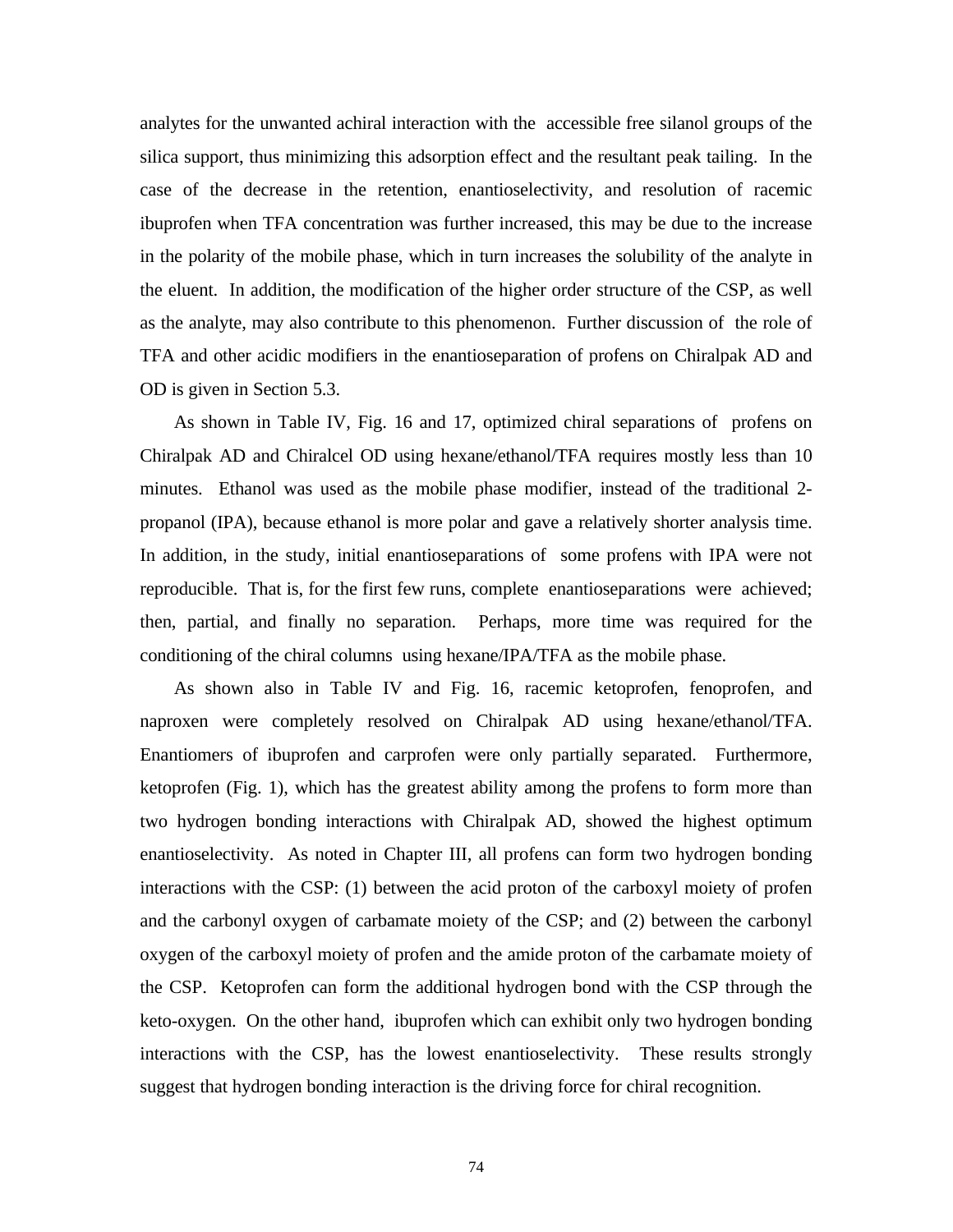

Fig. 16. Chromatograms showing the enantioseparation of profens on Chiralpak AD with hexane/ethanol/TFA at the optimimum conditions: temperature,  $25^{\circ}$ C; flow rate, 1.0 mL/min; UV detection, 260 nm. Mobile phase: (a) ketoprofen, 80/20/0.15; (b) fenoprofen, 80/20/0.15; (c) naproxen, 95/5/0.15; (d) carprofen, 80/20/0.15; and (e) ibuprofen, 98/2/0.25. Individual enantioselectivity (α) and resolution (R) values are the mean of six replicate injections.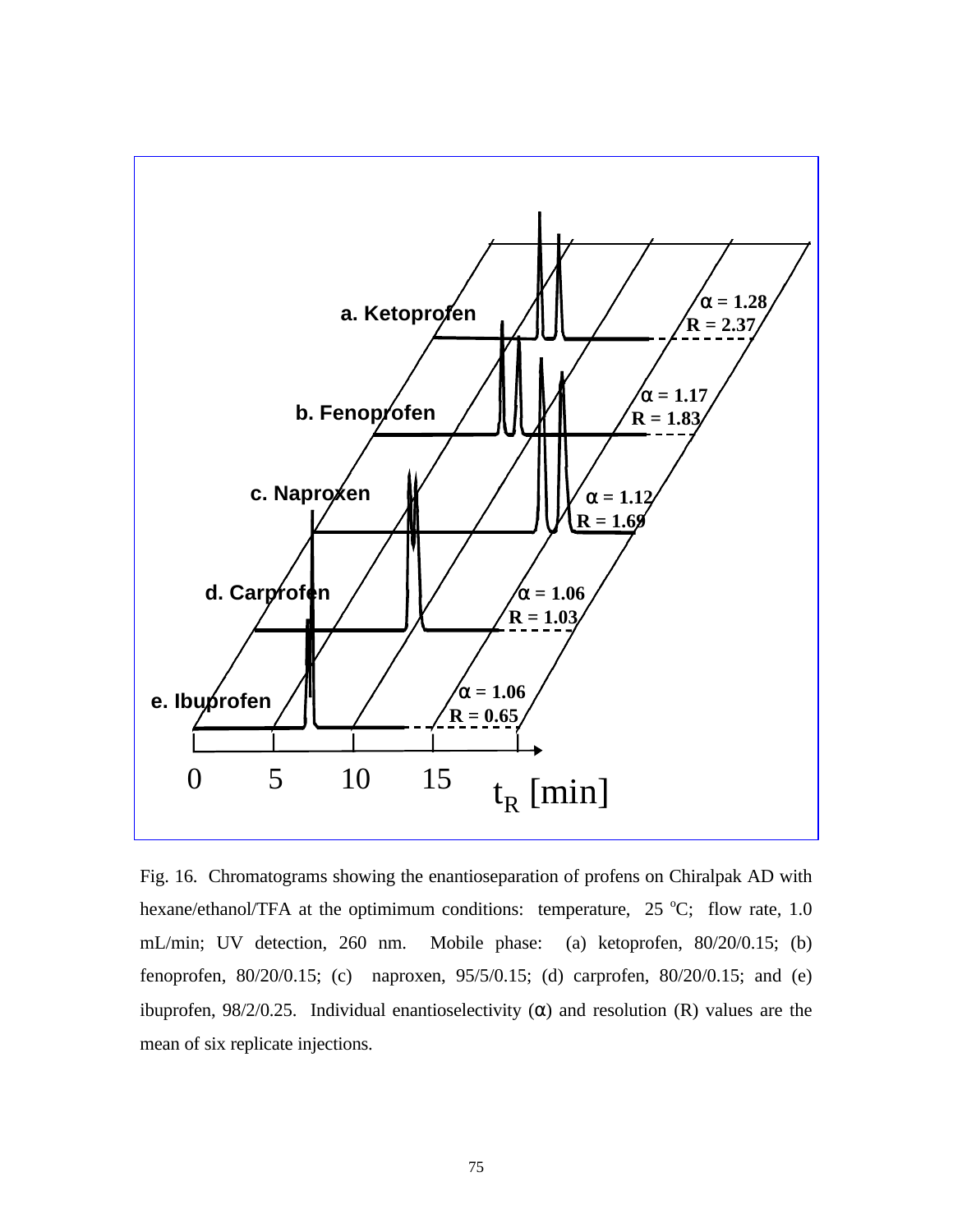

Fig. 17. Chromatograms for the enantioseparation of profens on Chiralcel OD with hexane/ethanol/TFA at the optimimum conditions: temperature,  $25^{\circ}$ C; flow rate, 1.0 mL/min; UV detection, 260 nm. (a) ibuprofen, 99/1/0.40; (b) carprofen, 90/10/0.15; (c) naproxen, 95/5/0.15; (d) fenoprofen, 98/2/0.15; and (e) ketoprofen, 98/2/0.15. Individual enantioselectivity  $(\alpha)$  and resolution  $(R)$  values are the mean of six replicate injections.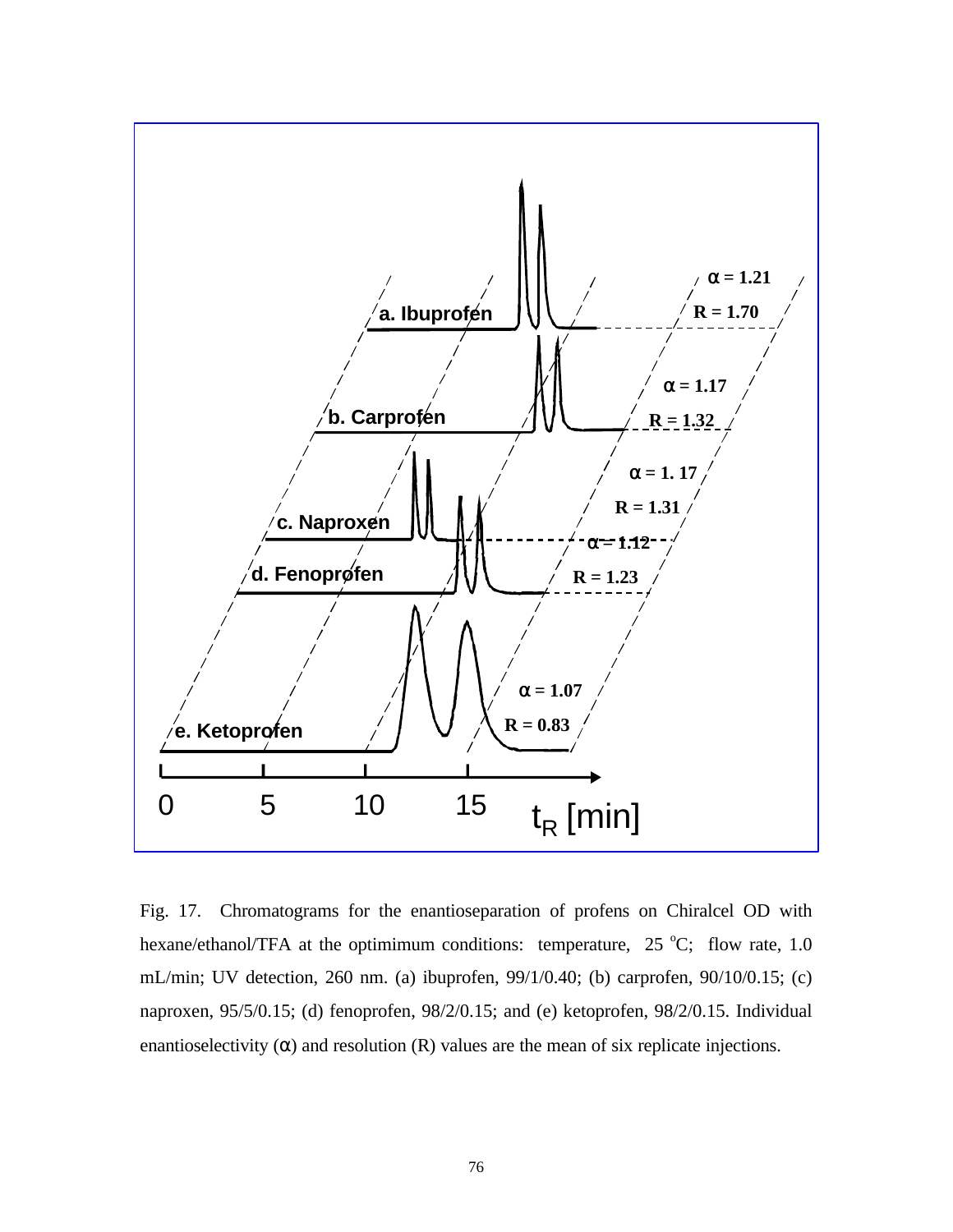On Chiralcel OD (Table IV and Figure 17), among the racemic profens, only ibuprofen was completely separated. Ibuprofen, which can make only two hydrogen bonding interactions with the CSP has the highest enantioselectivity. In the case of ketoprofen, which can have more than two hydrogen bonding interactions, has the lowest enantioselectivity and is the least enantioseparated among the profens. It seems that the additional hydrogen bonding interaction is not critical for chiral separation. Furthermore, it appears that the enantioselectivity on Chiralcel OD is dependent on the structure of profen: size, shape, and number of rings (Fig. 1). Ibuprofen, which has only one "free' phenyl moiety, has the highest enantioselectivity. Carprofen and naproxen, which consist of three and two fused rings, respectively, have lower enantioselectivity than ibuprofen. Lastly, ketoprofen and fenoprofen, which have two "free" phenyl moieties, have low enantioselectivities.

 The most interesting result was the reversal in the order of optimum enantioselectivity for the profens on Chiralpak AD and Chiralcel OD with hexane/ethanol/TFA. On Chiralpak AD, the decreasing trend of enantioselectivity observed was: ketoprofen, fenoprofen, naproxen, carprofen and ibuprofen (1.28, 1.17, 1.12, 1.06, and 1.06 respectively). Whereas, on Chiralcel OD, the trend of enantioselectivity for the same profens was reversed (1.07, 1.12, 1.17, 1.17, and 1.21 respectively). These results prove that the different arrangement of tris(3,5-dimethylphenylcarbamate)-D-glucose units is responsible for the different enantioseparating abilities of Chiralpak AD and Chiralcel OD. That is, the enantioseparating ability of each CSP is not confined to the interactions of the racemic analyte with the three 3,5-dimethylphenylcarbamate moieties of only one glucose unit but to several. It must be remembered that in Chapter III the structures of Chiralpak AD and Chiralcel OD can be regarded as a left-handed four-fold (4/1) and three-fold (3/2) helices, respectively. The chiral helical cavities of both CSPs are formed by the tris(3,5dimethylphenylcarbamate)-D-glucose units such that inclusion or steric fit of a racemate may be efficiently discriminated into enantiomers. This reversal of the enantioselectivity order of profens also demonstrated that the enantioseparating abilities of the CSPs are complementary. Moreover, the different enantioselectivities of profens on Chiralpak AD and Chiralcel OD confirm that their higher order structures are different.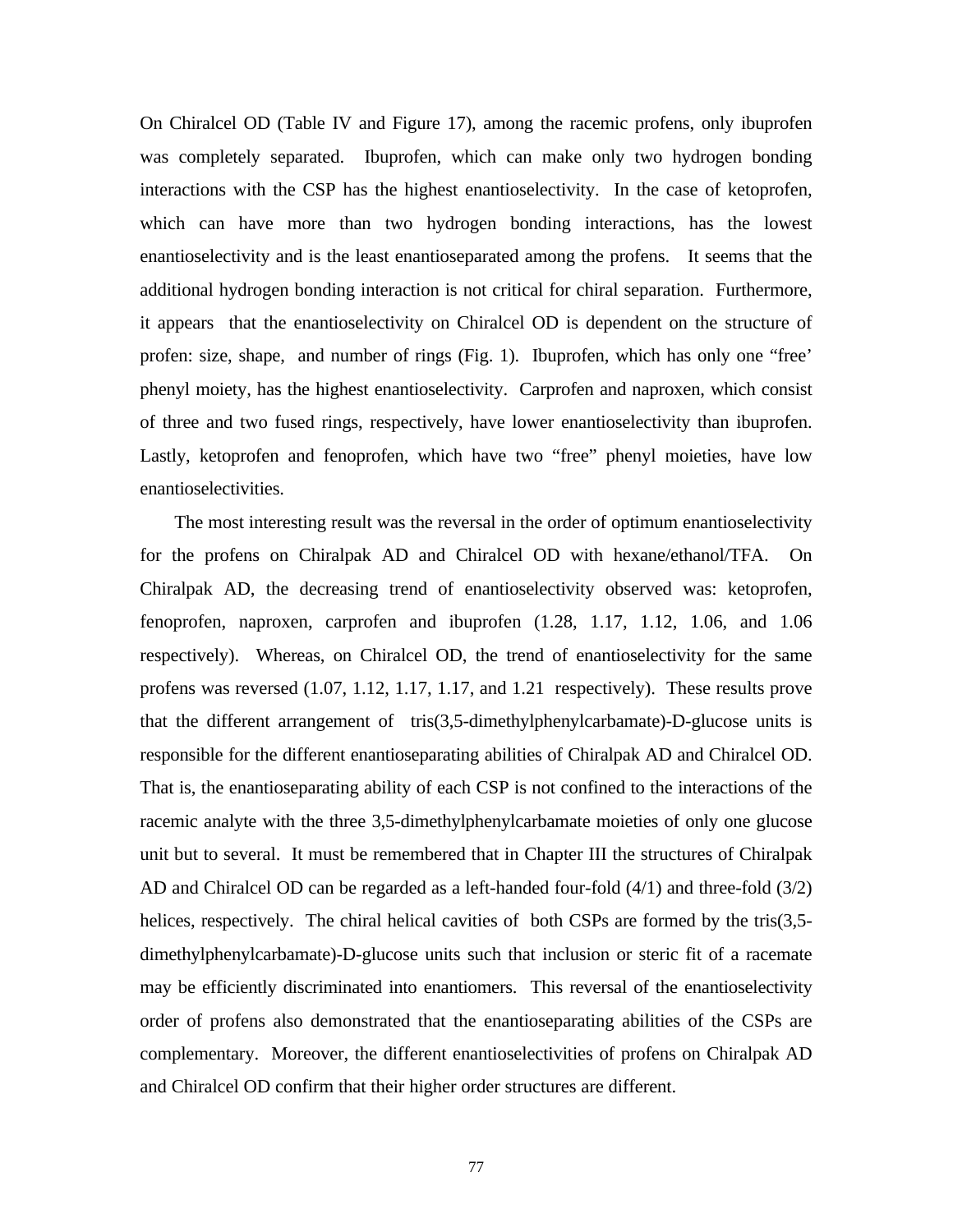## **5.2 Temperature Dependence Studies**

 The effect of column temperature was explored to gain some insights on the possible chiral recognition mechanism involved in the enantioseparation of profens on Chiralpak AD and Chiralcel OD. Furthermore, the column temperature was also investigated as a possible tool in improving the enantioseparation of profens on Chiralpak AD and Chiralcel OD.

 Each racemic profen was chromatographed on Chiralpak AD and Chiralcel OD at 5, 10, 15, 20, and  $25^{\circ}$ C. The mobile phase compositions of hexane/ethanol/TFA used with Chiralpak AD were the following: (a) carprofen, 80/20/0.15; (b) fenoprofen, 80/20/0.15; (c) ibuprofen,  $98/2/0.25$ ; (d) ketoprofen,  $80/20/0.15$ ; and naproxen,  $95/5/0.15$ . For the enantioseparations on Chiralcel OD, the mobile phase compositions were: (a) carprofen, 90/10/0.15; (b) fenoprofen, 98/2/0.15; (c) ibuprofen, 99/1/0.15; (d) ketoprofen, 98/2/0.40; and (e) naproxen, 95/5/0.15 of hexane/ethanol/TFA.

 The influence of column temperature on the retention are summarized by the van't Hoff plots in Fig. 18 and 19. The retention of all enantiomers on both CSPs, expressed by the retention factor (ln *k*), decreased as the column temperature was increased. This result could be attributed to the fact that the analytes, on a molecular level, have smaller adsorption as temperature increases and therefore, a faster migration through the column. Furthermore, the van't Hoff for all profen enantiomers show a linear behavior with regression coefficients ranging from 0.980 to 1.000. It can be inferred that in the temperature range studied, there was no change in the retention mechanism of profen on Chiralpak AD and Chiralcel OD.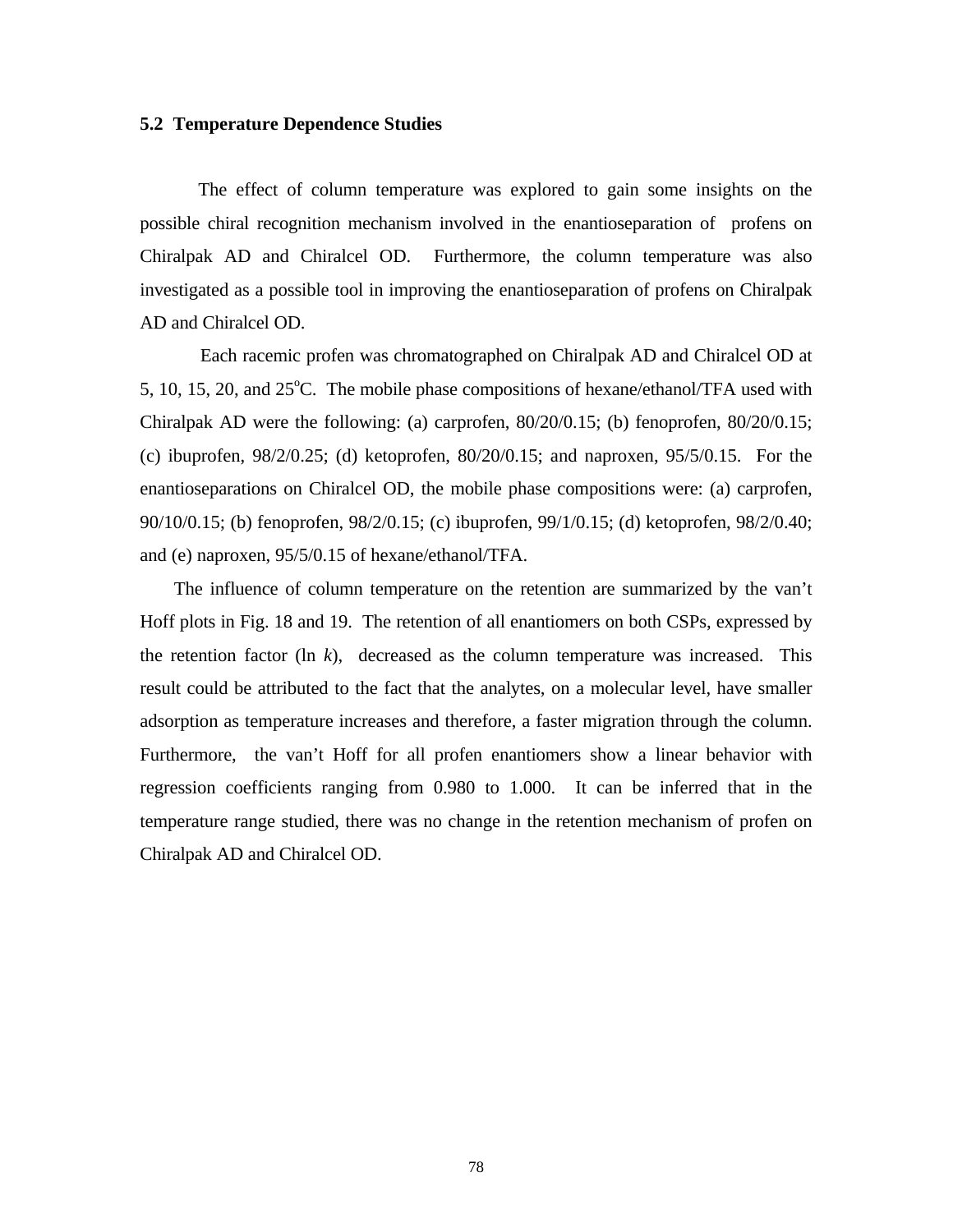

Figure 18. The van't Hoff plots for the enantioseparation of profens on Chiralpak AD. Each data point is the mean of six replicate injections. Linearity of plots with regression coefficients ranged from 0.995 to 1.000, indicates an invariant retention mechanism within the temperature range studied. *k* errors ranged from  $\pm 3.48 \times 10^{-4}$  to  $\pm 4.8 \times 10^{-3}$ .



Figure 19. The van't Hoff plots for the enantioseparation of profens on Chiralcel OD. Each data point is the mean of six replicate injections. Regression coefficient of lines ranged from 0.980 to 1.000 which suggest only one retention mechanism within the temperature range.  $k$  errors ranged from  $\pm 3.11 \times 10^{-4}$  to  $\pm 1.13 \times 10^{-3}$ .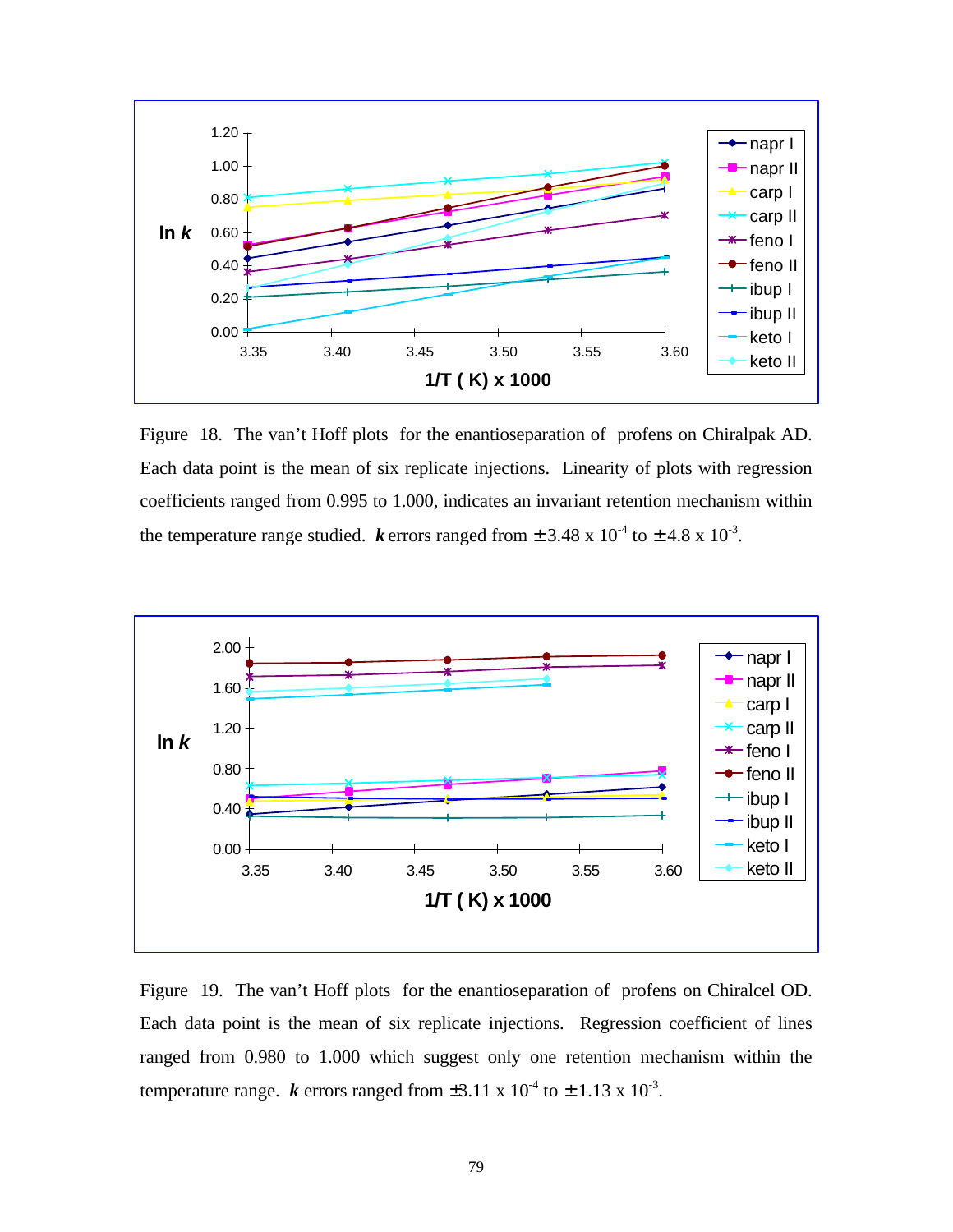For the profens on Chiralpak AD, plots of their enantioselectivities,  $\alpha$ , against the absolute temperature are shown in Fig. 20. The effect of column temperature is unidirectional. The enantioselectivity of profens increases as the column temperature is decreased, and this is more significant for ketoprofen and fenoprofen. This result may be attributed to a strong force of interaction, such as hydrogen bonding, that is critical for enantioselectivity. The other profens, carprofen, ibuprofen, and naproxen, lowering the column temperature has no marked increase on their enantioselectivities on Chiralpak AD.

 The plots for the enantioselectivities of profens on Chiralcel OD are shown in Fig. 21. It shows that the column temperature influences enantioselectivity of profens in both ways depending on their structures. Carprofen and naproxen show an increase in their enantioselectivities as the column temperature is decreased. On the other hand, the enantioselectivity of fenoprofen, ibuprofen, and ketoprofen decreases as the column temperature is decreased. These results also strongly suggests that there are two different mechanisms operating on Chiralcel OD.

 Fig. 22 and 23 show the chromatograms for the enantioseparations of fenoprofen on Chiralpak AD and Chiralcel OD from 5 to 25  $^{\circ}$ C. The separation of racemic fenoprofen on Chiralpak AD appears to be more temperature dependent than that on Chiralcel OD.

 The effects of column temperature on the enantioselectivity of profens on Chiralpak AD and Chiralcel OD may be better understood if the thermodynamics for enantioseparation is considered. As discussed in Chapter III, the difference in the free energy of association of the enantiomers with the CSP,  $\Delta_{RS}(\Delta G)$ , to a first approximation, can be estimated from the enantioselectivity,  $\alpha_{RS}$ , by

$$
\Delta_{RS}(\Delta G) = -RT \ln \alpha_{RS} \tag{5.2a}
$$

The corresponding  $\Delta_{RS} \Delta H$  and  $\Delta_{RS} \Delta S$  values can be obtained by measuring the  $\alpha$  values of the same enantiomeric pair at different temperatures and plotting *R* ln  $\alpha_{RS}$  versus 1 / *T*:

$$
R \ln \alpha_{\rm RS} = -\Delta_{\rm RS} \Delta H / T + \Delta_{\rm RS} \Delta S \tag{5.2b}
$$

If  $\Delta_{RS} \Delta H$  is constant within the temperature range studied, a straight line should be obtained. The slope is  $\Delta_{RS} \Delta H$  and the intercept is  $\Delta_{RS} \Delta S$ .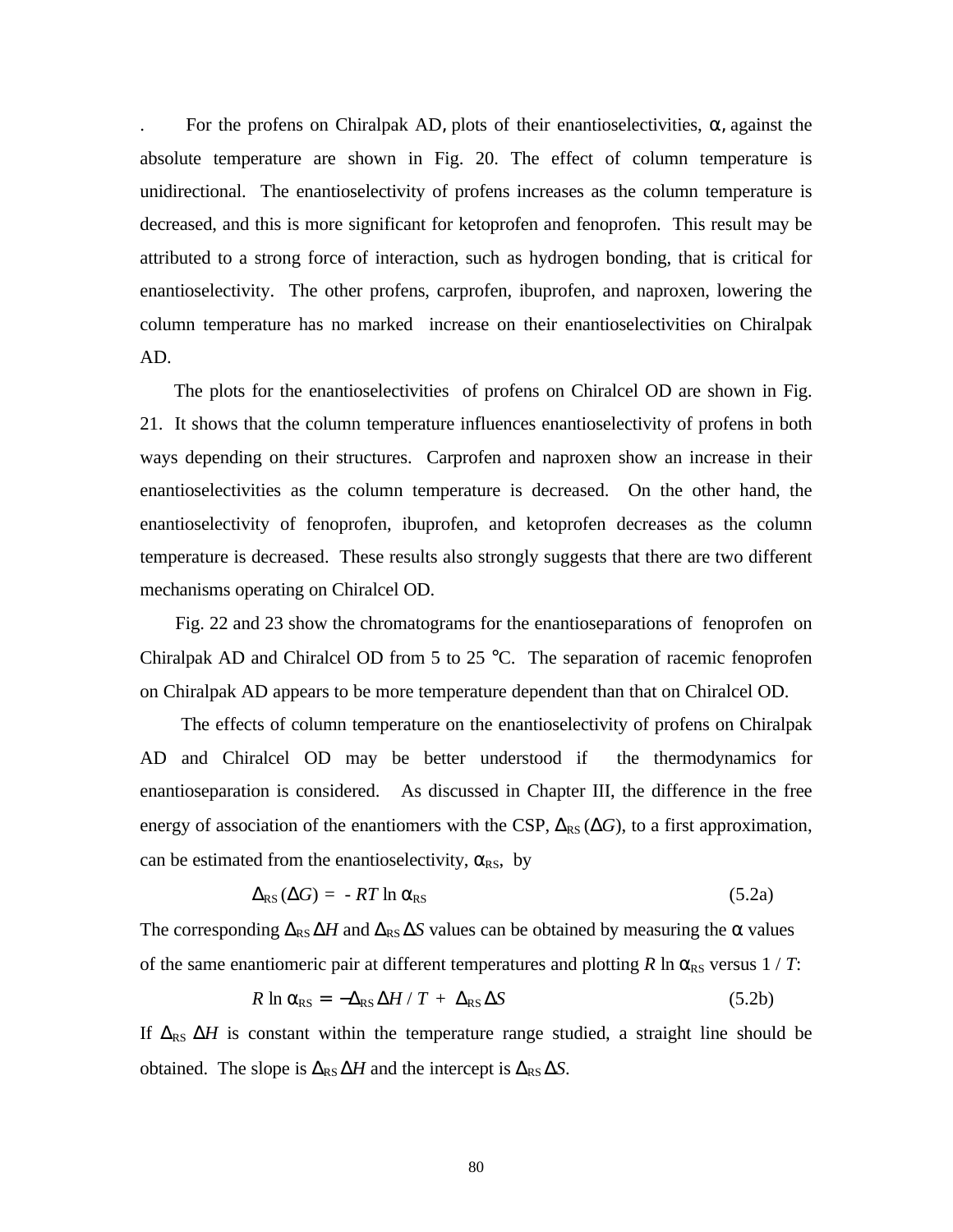

Fig. 20. Plots of the enantioselectivity  $(\alpha)$  of profens on Chiralpak AD versus the absolute temperature. A unidirectional temperature dependence of  $\alpha$  is shown. Each data point is the mean of six replicate injections. The relative standard deviations of  $\alpha$  ranged from 0.16 to 0.47 %.



Fig. 21. Plots of the enantioselectivity of profens on Chiralcel OD versus the absolute temperature. Each data point is the mean of six replicate injections. Each data point is the mean of six replicate injections. The relative standard deviations of  $\alpha$  ranged from 0.17 to 0.34 %.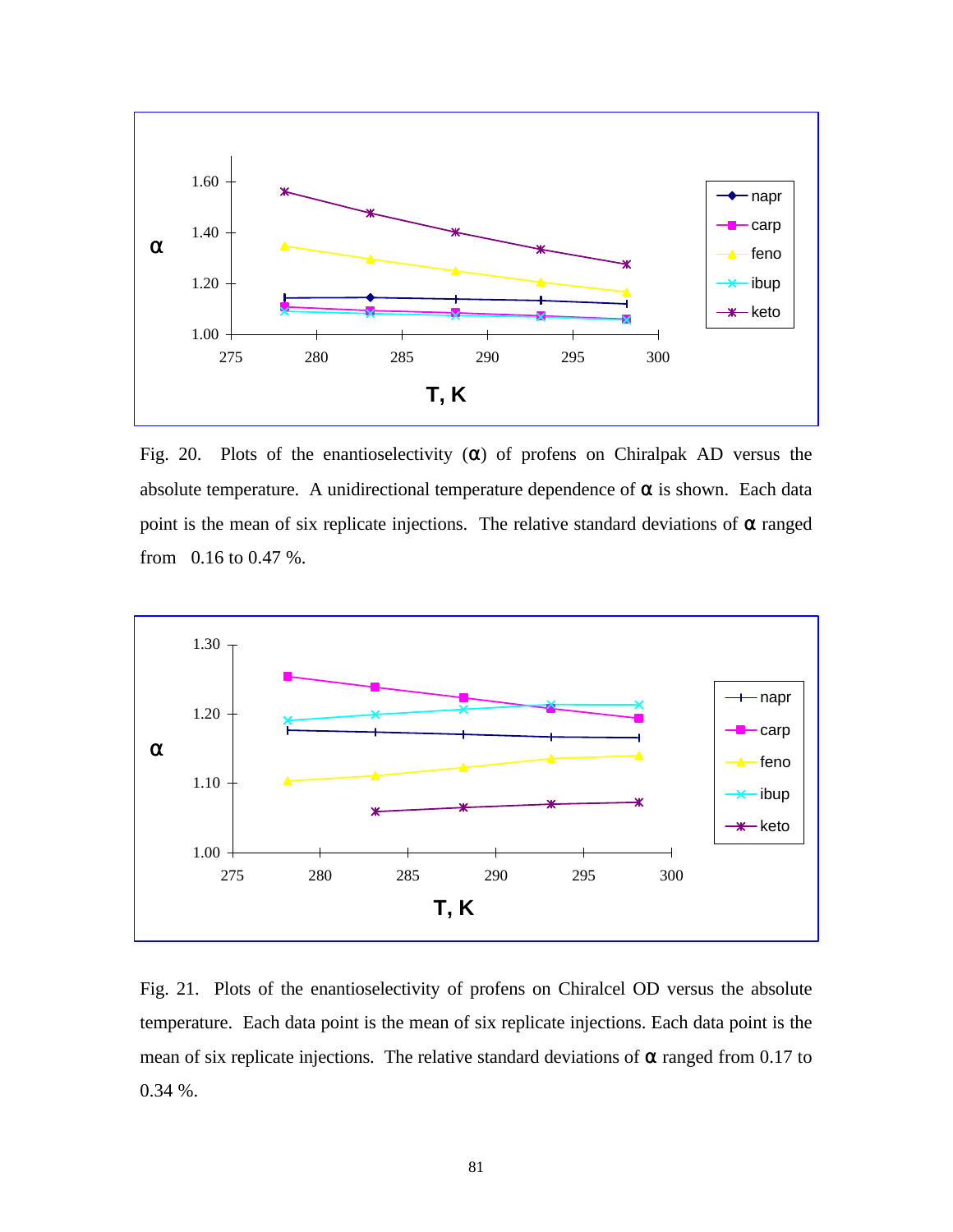

Figure 22. Chromatograms showing the temperature dependence of the enantioseparation of fenoprofen on Chiralpak AD with 80/20/0.15 of hexane/ethanol/TFA, 1.0 mL/min, and UV detection of 260 nm. Individual enantioselectivity  $(\alpha)$  and resolution (R) values are the mean of six replicate injections.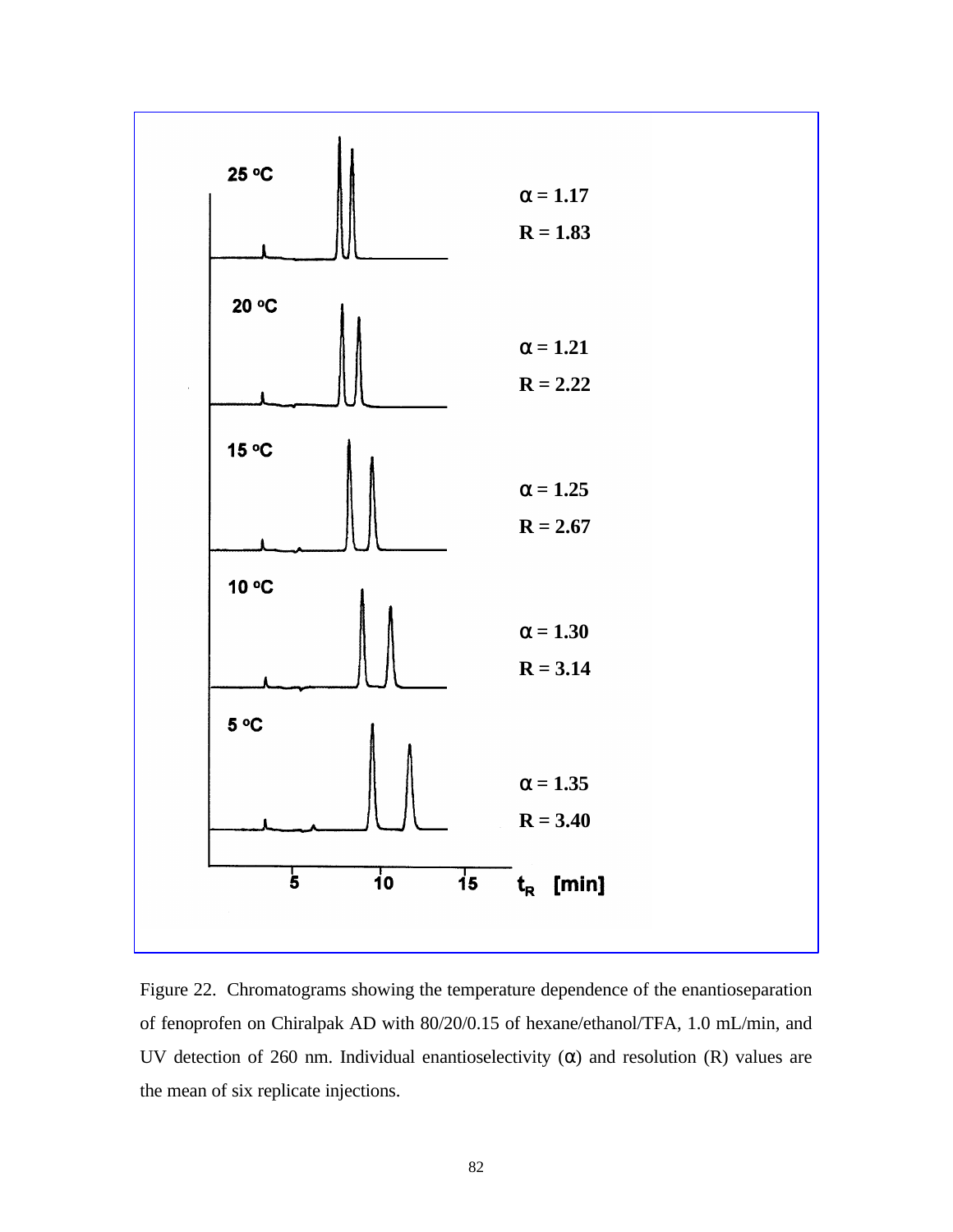

Figure 23. Chromatograms showing the temperature dependence of the enantioseparation of fenoprofen on Chiralcel OD with 98/2/0.15 hexane/ethanol/TFA, 1.0 mL/min, and UV detection of 260 nm. Individual enantioselectivity (α) and resolution (**R**) values represent six replicate injections.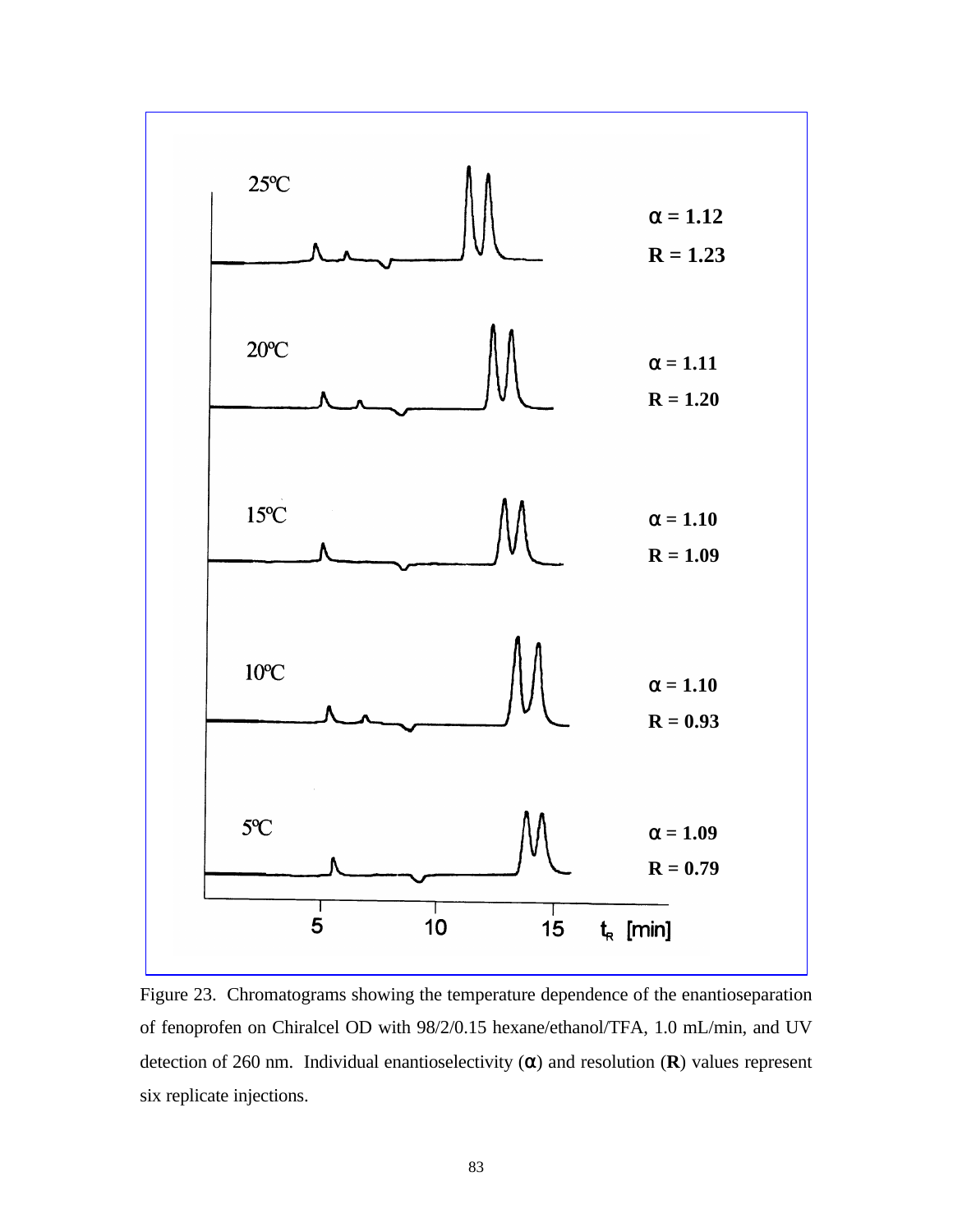Calculated values for the thermodynamic parameters,  $\Delta_{RS} \Delta H$ ,  $\Delta_{RS} \Delta S$ , and  $\Delta_{RS} \Delta G$ , from the plots of **R** ln  $\alpha_{RS}$  versus 1/T (Fig. 24 and 25) are given in Table V. The  $\Delta_{RS} \Delta H$ values for the profens on Chiralpak AD are all negative indicating an enthalpy controlled enantioseparations. Interestingly, on Chiralpak OD, only carprofen and naproxen have negative  $\Delta_{RS} \Delta H$  values. Fenoprofen, ibuprofen, and ketoprofen have positive  $\Delta_{RS} \Delta H$ values suggesting entropy controlled enantioseparations.

 Usually, as most HPLC separations are enthalpy controlled. All the racemic profens have negative  $\Delta_{RS} \Delta H$  values showed an increase in enantioselectivity, thus an increase in chiral resolution, when the temperature was decreased. Enthalpy changes in this context arise mainly due to heats of adsorption during retention, and as consequence of partial bonding to the selector, since for two enantiomers solvation enthalpies must be identical.  $\Delta_{RS} \Delta H$  determines the slope of the *ln k vs.* 1/T graphs. When two enantiomers show large  $\Delta_{RS} \Delta H$  values, chiral recognition is considered to be very temperature dependent. In Table V, the  $\Delta_{RS} \Delta H$  values for ketoprofen on Chiralpak AD, for example, is very large (-1663 cal/mol) and the corresponding  $\Delta_{RS} \Delta S$  value (-1520 cal/mol) is smaller at 25 °C. One interpretation is that the chiral discrimination involves hydrogen bonding, which is a very temperature dependent phenomenon. For ketoprofen on Chiralpak AD, chiral recognition may depend critically on the hydrogen bond formed between the keto oxygen and the amide proton of the carbamate moiety of the CSP. As discussed previously the two other hydrogen bonding interactions between the carbonyl oxygen and the acidic proton of the carboxyl group of the profens and the amide proton and carbonyl oxygen of the carbamate moiety of the CSP (Fig. 26) are also important in chiral recognition. In addition, insertion of a profen into chiral cavities, as well as  $\pi$ - $\pi$  interactions between the phenyl groups of the profens and the 3,5-dimethylphenylcarbamate moiety of the CSP and dipole-dipole interactions, may also contribute to chiral discrimination.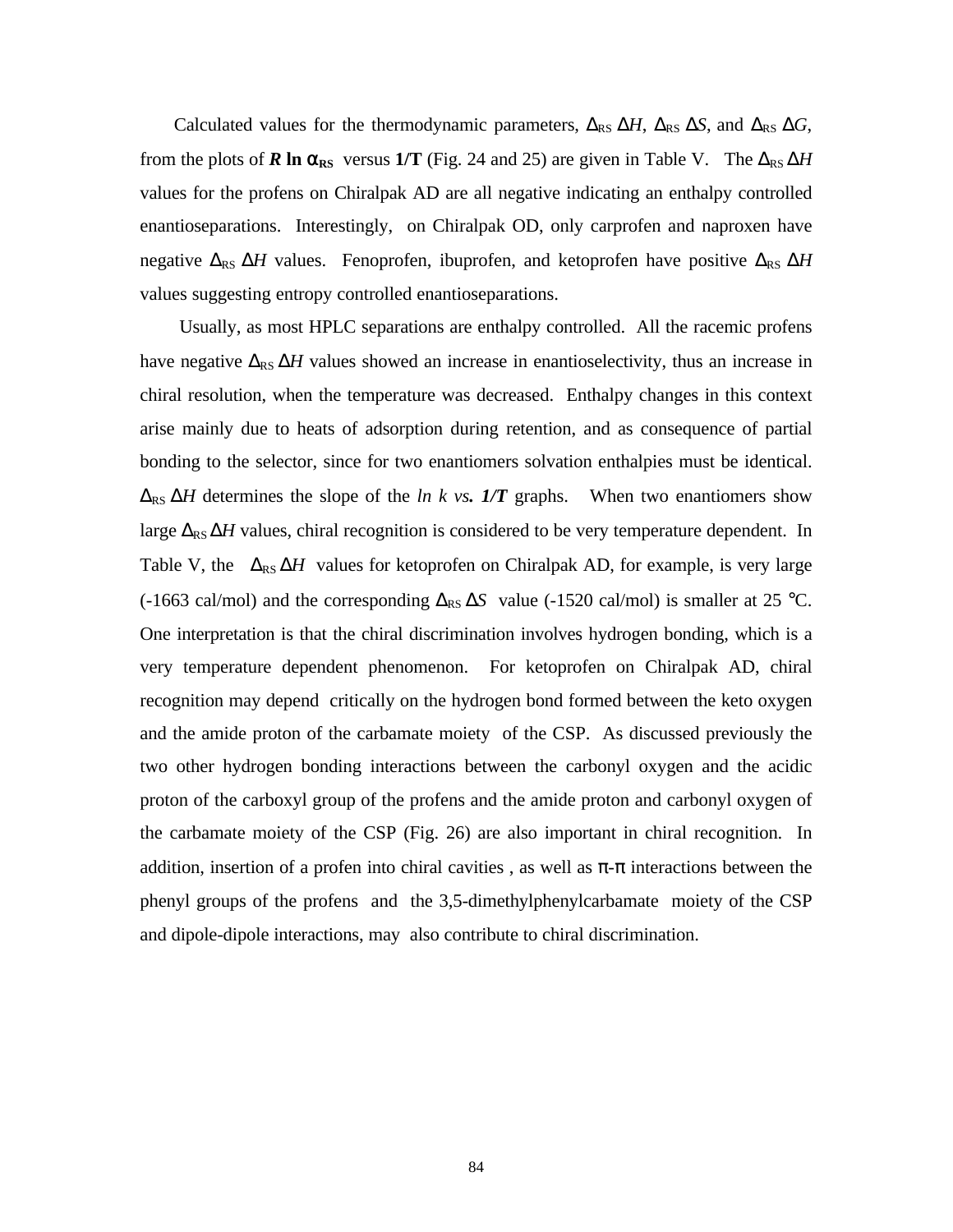

Fig. 24. The plots of  $ln \alpha$  vs.  $1/T$  for the enthalpy controlled enantioseparation of profens on Chiralpak AD. The thermodynamic parameters of  $\Delta_{RS} \Delta H$  and  $\Delta_{RS} \Delta S$  are represented by the slope and the intercept, respectively. Each data point is the mean of six replicate injections.



Fig. 25. The plots of  $\ln \alpha$  vs.  $1/T$  showing both enthalpy and entropy controlled enantioseparation of profens on Chiralcel OD. Each data point is the mean of six chromatographic injections.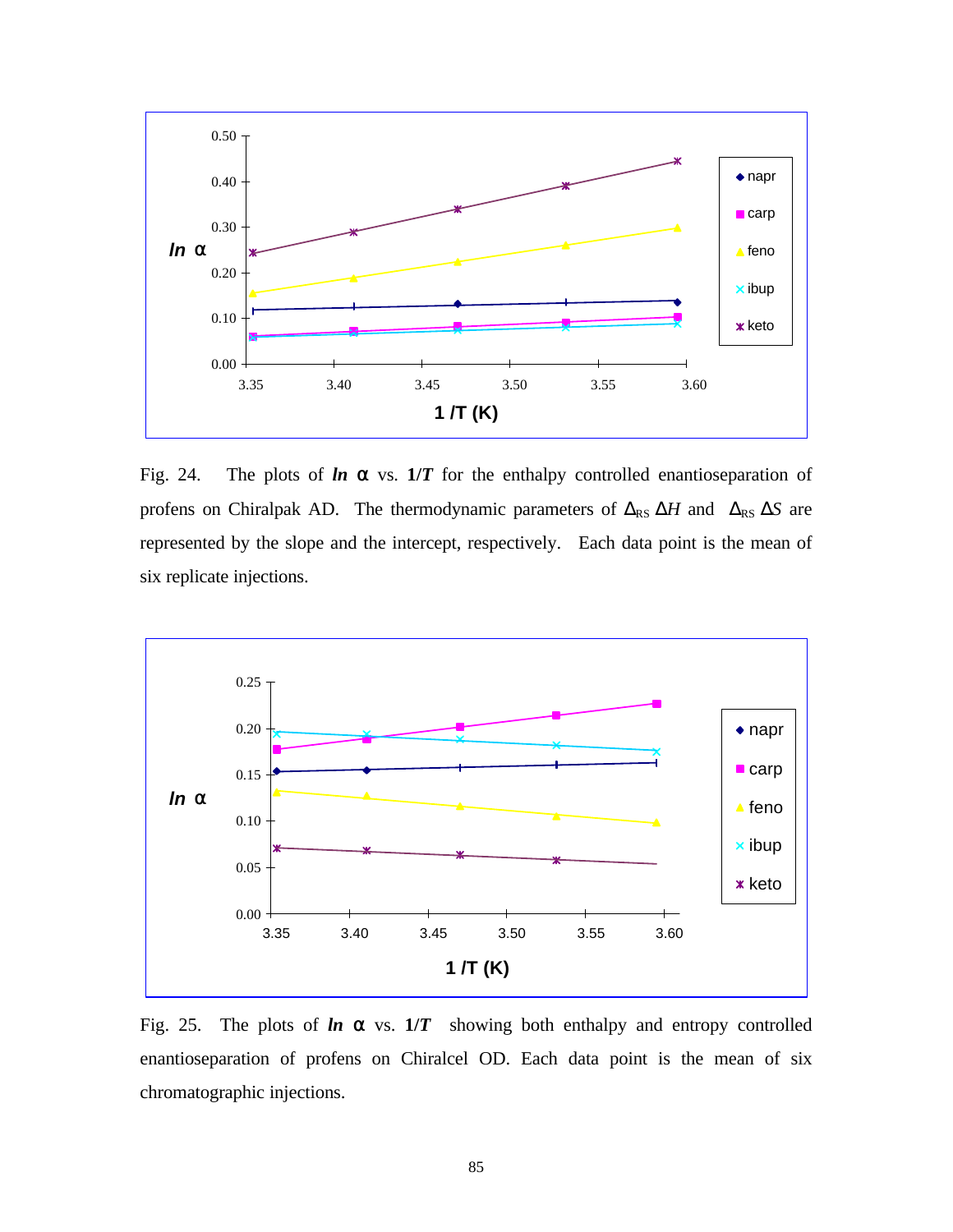| Racemates    | Temp.               | $-\Delta$ <sub>RS</sub> $\Delta H$ | $\Delta$ <sub>RS</sub> $\Delta$ S | $\Delta$ <sub>RS</sub> $\Delta H$ | $T\Delta_{\rm RS}\Delta S$ | $\Delta_{\rm RS}\Delta G$ | $T_{\rm iso}$   |
|--------------|---------------------|------------------------------------|-----------------------------------|-----------------------------------|----------------------------|---------------------------|-----------------|
|              | Range               | $\overline{R}$                     | $\boldsymbol{R}$                  |                                   | (298 K)                    | (298 K)                   |                 |
|              | $({}^{\circ}C)$     | $\bf K$                            |                                   | cal/mol                           | cal/mol                    | cal/mol                   | $({}^{\circ}C)$ |
| Chiralpak AD |                     |                                    |                                   |                                   |                            |                           |                 |
| Ketoprofen   | $5 \rightarrow 25$  | $-837$                             | $-2.6$                            | $-1663$                           | $-1520$                    | $-143$                    | 53              |
| Fenoprofen   | $5 \rightarrow 25$  | $-595$                             | $-1.8$                            | $-1183$                           | $-1091$                    | $-92$                     | 50              |
| Naproxen     | $5 \rightarrow 25$  | $-83$                              | $-0.2$                            | $-165$                            | $-95$                      | $-70$                     | 245             |
| Carprofen    | $5 \rightarrow 25$  | $-176$                             | $-0.5$                            | $-349$                            | $-313$                     | $-36$                     | 59              |
| Ibuprofen    | $5 \rightarrow 25$  | $-121$                             | $-0.3$                            | $-240$                            | $-206$                     | $-35$                     | 75              |
| Chiralcel OD |                     |                                    |                                   |                                   |                            |                           |                 |
| Ibuprofen    | $5 \rightarrow 25$  | $+86$                              | $+0.5$                            | $+171$                            | $+287$                     | $-116$                    | $-96$           |
| Carprofen    | $5 \rightarrow 25$  | $-190$                             | $-0.5$                            | $-377$                            | $-283$                     | $-93$                     | 123             |
| Naproxen     | $5 \rightarrow 25$  | $-40$                              | $-0.02$                           | $-80$                             | $-11$                      | $-68$                     | 1833            |
| Fenoprofen   | $5 \rightarrow 25$  | $+147$                             | $+0.6$                            | $+292$                            | $+359$                     | $-67$                     | $-31$           |
| Ketoprofen   | $10 \rightarrow 25$ | $+73$                              | $+0.3$                            | $+145$                            | $+187$                     | $-42$                     | $-49$           |

**Table V. Measured thermodynamic parameters on Chiralpak AD and Chiralcel OD.**

Measured values were taken from plots of of *ln* α *vs*. 1/*T* (Fig. 24 and 25) where ΔΔ*H*/*R* and  $\Delta\Delta S/R$ , are the slope and intercept, respectively. Average of six runs, 25°C, flow rate 1.0 mL/min. Mobile phase: hexane/ethanol/TFA, the same composition as in Table IV. Enthalpy error range:  $\pm$  0.8% to 30% (10 to 70 cal/mol), 95% C.I.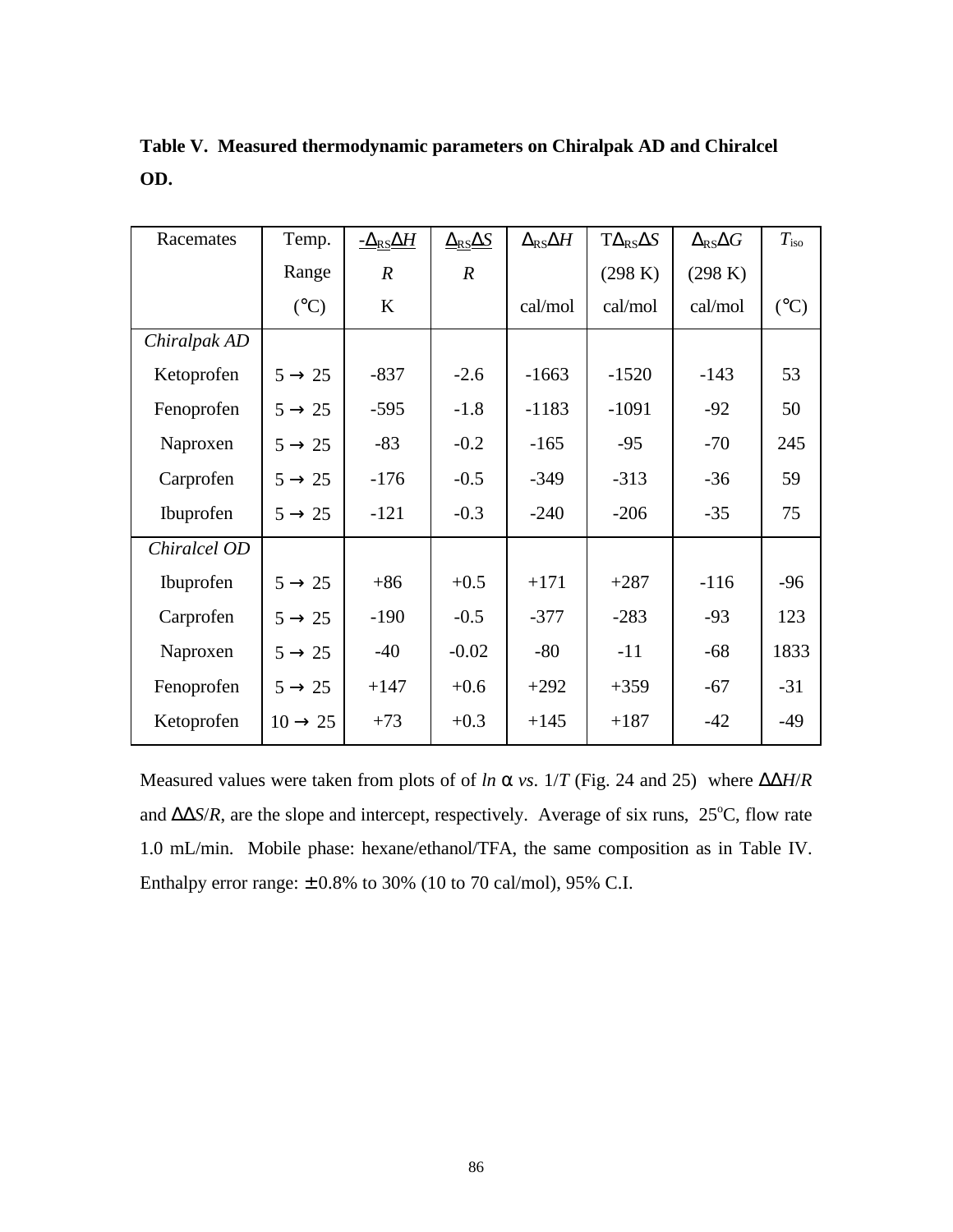In the case of fenoprofen, ibuprofen, and ketoprofen on Chiralcel OD, the Δ<sub>RS</sub> ΔH values are positive and larger than the corresponding  $\Delta_{RS} \Delta S$  values at a given temperature (Table V). Thus, the temperature dependence of the chiral separation is dominantly entropy controlled. Therefore, lowering the column temperature both decreases enantioselectivity and chiral resolution. This is better understood by considering the ΔRS Δ*S* data in Table V in more detail. For example, at 25 °C, ibuprofen on Chiralcel OD shows values of +170.8 cal and +287.2 cal for  $\Delta_{RS} \Delta H$  and  $\Delta_{RS} \Delta S$ , respectively. The difference in free energy,  $\Delta_{RS}(\Delta G) = -116.4$  cal/mol, leads to a chiral discrimination that is mainly driven by a drastic increase in entropy with an increase in temperature. This may be interpreted in terms of the steric fit of enantiomers to the chiral cavity of Chiralcel OD, which is critical for chiral discrimination. Ibuprofen, fenoprofen, and ketoprofen have at least one "free phenyl ring". Entropy is a measure of molecular order, hence it plays a role when the stationary phase has the preference for a certain size and shape of analyte



Fig. 26. Hydrogen bonding between the hydrogen and carbonyl oxygen of the carboxyl moiety of profen with the amide proton and carbonyl oxygen of the carbamate moiety of the CSP.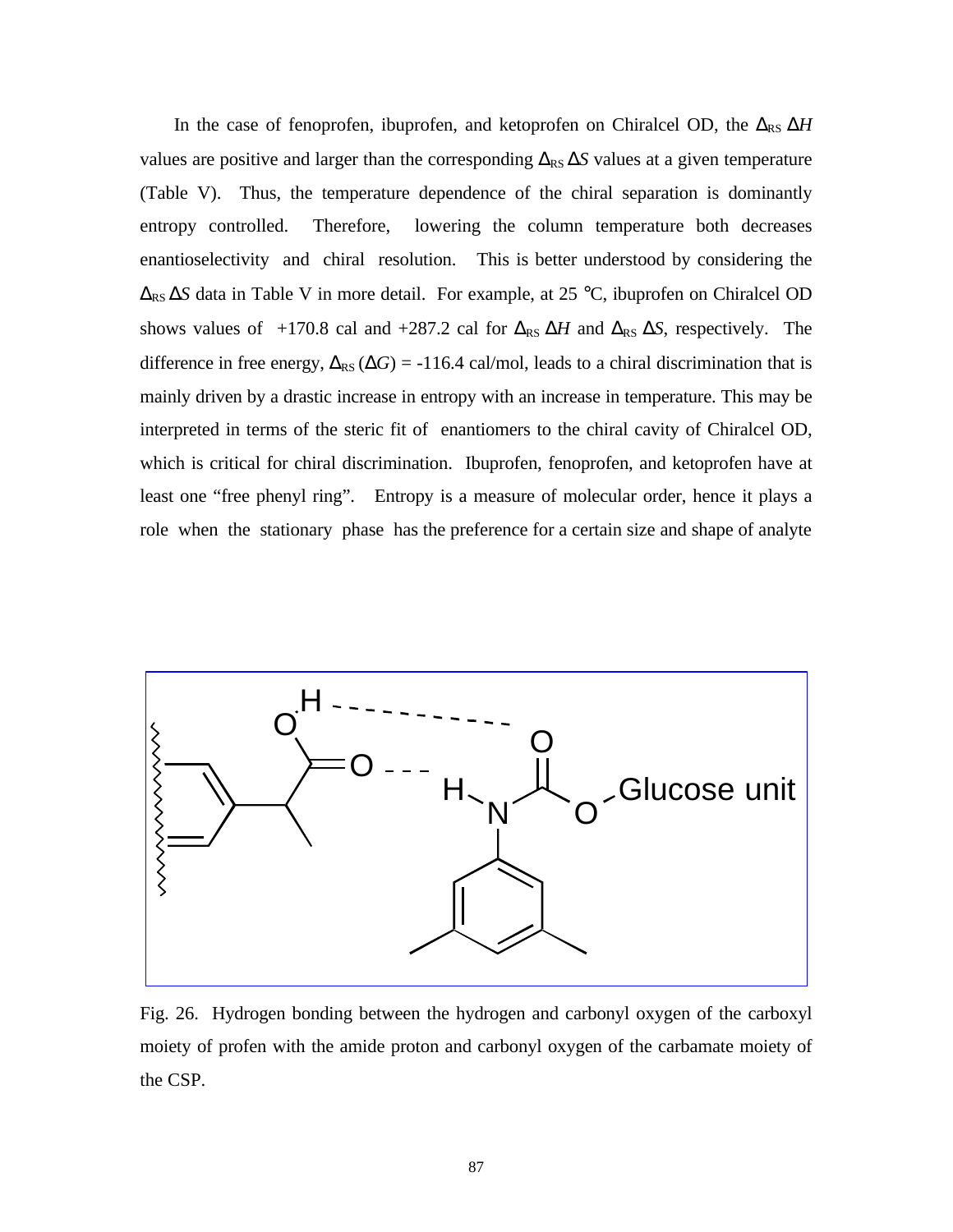molecule. For naproxen and carprofen which contain fused rings and appear to be exhibiting enthalpy controlled mechanism, steric fit to the chiral cavity may not be critical for chiral discrimination.

 The isoenantioselective temperatures for each profens on Chiralpak AD and Chiralcel OD were calculated and are shown in Table V. However, chromatographic runs at the isoenantioselective temperatures were not performed due to the working temperature range restrictions.

Considering the  $\Delta_{RS}$  ( $\Delta G$ ) values at 25 °C (Table V) that were calculated from the plots of *ln a* versus *1/T*, the decreasing order on Chiralpak AD is ketoprofen, fenoprofen, naproxen, carprofen, and ibuprofen (-143.1, -91.6, -70.0, -35.7, and -34.6 cal/mol, respectively). This decreasing trend also holds true for the optimized enantioselectivity of the same profens chromatographed at  $25 \text{ °C}$  (1.28, 1.17, 1.13, 1.07, and 1.07, respectively; see Table 5.1). On Chiralcel OD, there is the reversal of the trend in  $\Delta_{RS}$ (Δ*G*): ibuprofen, carprofen, naproxen, fenoprofen, and ketoprofen (116.4, -93.3, -68.4, - 67.4, and 42.1 cal/mol, respectively). The reversal of the trend for  $\Delta_{RS}(\Delta G)$  is the same for the enantioselectivity of the same profens chromatographed at 25°C on Chiralcel OD (1.21, 1.17, 1.17, 1.117, 1.07 cal/mol; respectively, see Table V). This could be expected since from Equation 5.2a,  $\Delta_{RS}(\Delta G)$  is directly related to  $\alpha_{RS}$ .

 The influence of column temperature on the enantiomer resolution (**R**) of profens on Chiralpak AD and Chiralcel OD are presented in Fig. 27 and 28. Resolution is a complicated function of the retention factor  $(k)$ , selectivity  $(\alpha)$ , and column efficiency  $(N)$ :

$$
R = (k / k + 1) (\alpha - 1 / \alpha) (N / 16) exp 0.5
$$
 (5.2c)

The results of the study showed that the resolution of all racemic profens on Chiralpak AD were enhanced (Fig. 22 and 27), accompanied by an increase in retention and enantioselectivity, when the temperature was decreased (Fig. 18 and 20). Whereas on Chiralcel OD, the enantiomer resolution was influenced both ways by the column temperature. For the entropy controlled enantioseparation, i.e., characterized by a decrease in retention and an increase in enantioselectivity when the temperature is increased, this gave a high enantiomer resolution at high column temperature. This phenomenon is exemplified by racemic fenoprofen on Chiralcel OD (Fig. 23 and 28). For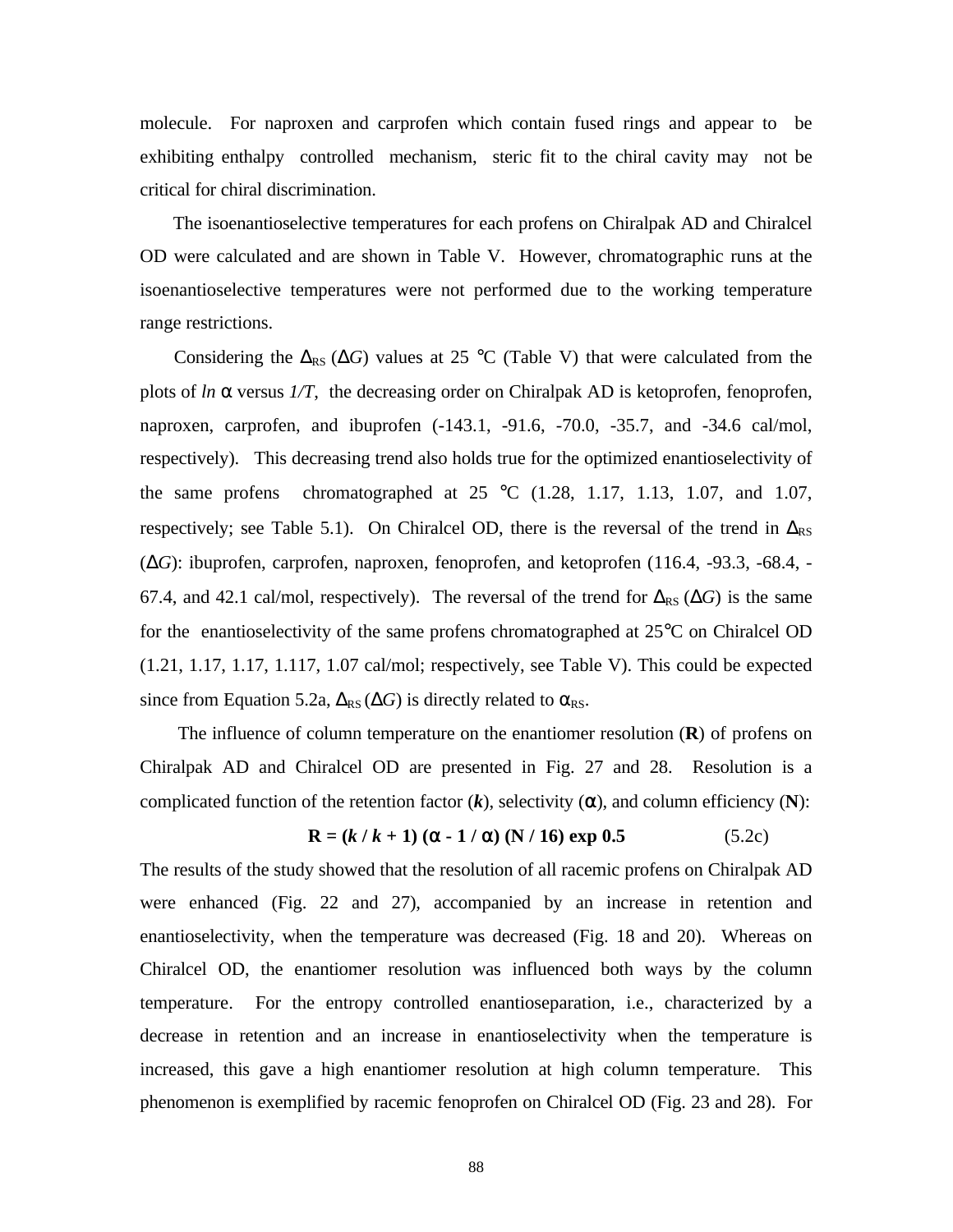

Figure 27. The plots of resolution (**R**) versus the absolute column temperature for racemic profens on Chiralpak AD is shown. **R** is enhanced when the temperature is decreased. Each cluster of points represents six replicate injections.



Figure 28. Resolution (**R**) of racemic profens on Chiralcel OD versus the absolute column temperature is plotted. A bidirectional dependence of **R** on column temperature is shown. Each data is the mean of six replicate injections.